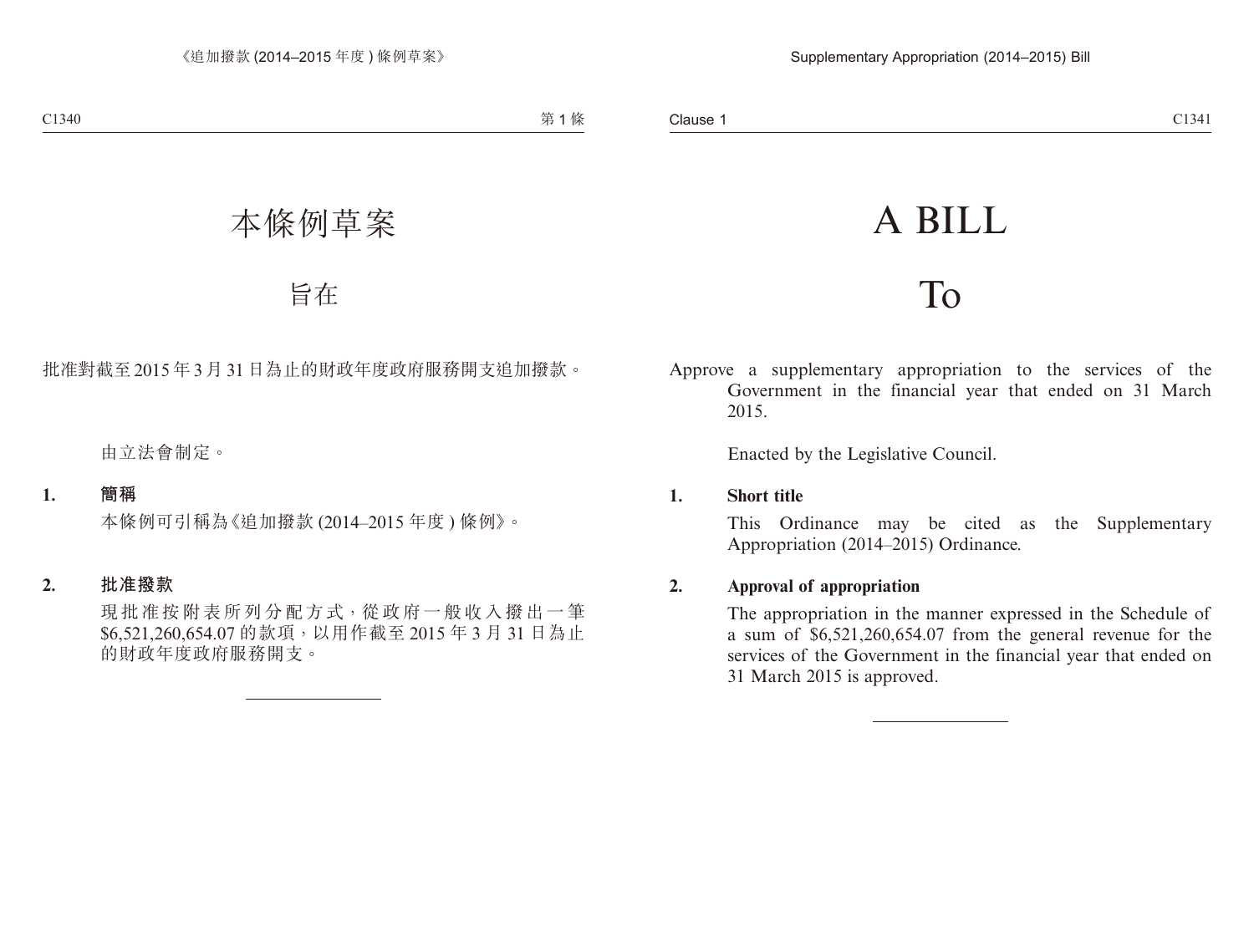Schedule

## **Schedule** [s. 2]

| Number<br>of Vote | Head of Expenditure                                                           | Amount<br>of Vote<br>\$ |
|-------------------|-------------------------------------------------------------------------------|-------------------------|
| 21                |                                                                               | 1,961,430.44            |
| 23                | Auxiliary Medical Service                                                     | 963,284.28              |
| 24                |                                                                               | 4,216,868.78            |
| 25                | Architectural Services Department                                             | 24,928,840.49           |
| 27                |                                                                               | 2,678,074.16            |
| 28                |                                                                               | 13,516,134.81           |
| 30                | Correctional Services Department                                              | 98,320,718.20           |
| 31                | Customs and Excise Department                                                 | 85,934,288.70           |
| 33                | Civil Engineering and Development                                             | 55,322,470.31           |
| 47                | Government Secretariat: Office of the<br>Government Chief Information Officer | 4,573,058.64            |
| 49                | Food and Environmental Hygiene                                                | 95,290,550.84           |
| 53                | Government Secretariat: Home Affairs                                          | 15,670,189.92           |
| 60                |                                                                               | 60,782,504.90           |
| 62                |                                                                               | 1,051,612,321.14        |
| 63                |                                                                               | 22,322,949.67           |
| 70                |                                                                               | 134,893,832.05          |
| 72                | <b>Independent Commission Against</b>                                         | 24,054,549.27           |
| 76                | Inland Revenue Department                                                     | 26, 245, 255. 14        |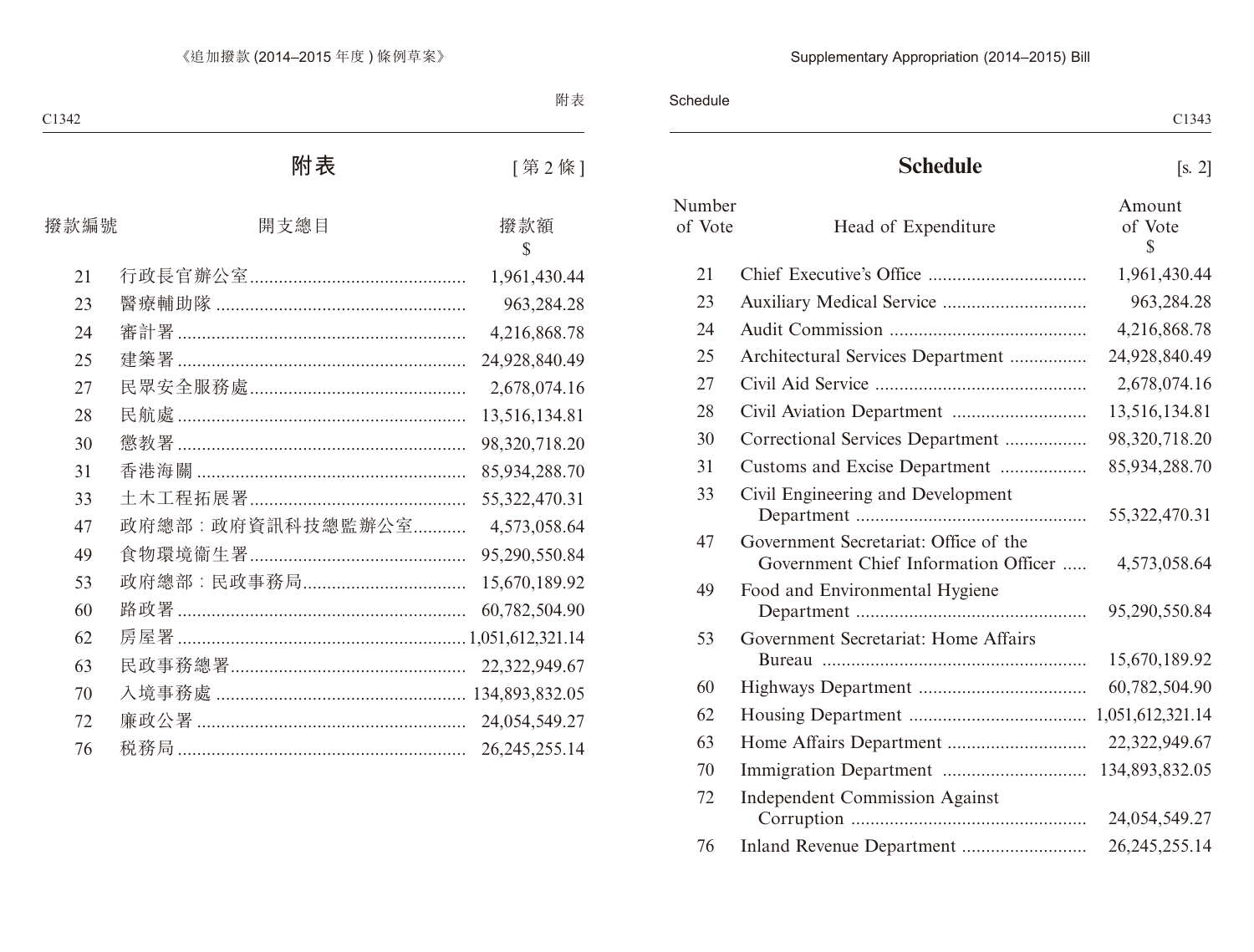## Supplementary Appropriation (2014–2015) Bill

Schedule

|                   |                                                                                         | C <sub>1345</sub>       |
|-------------------|-----------------------------------------------------------------------------------------|-------------------------|
| Number<br>of Vote | Head of Expenditure                                                                     | Amount<br>of Vote<br>S. |
| 79                |                                                                                         | 981,433.53              |
| 91                |                                                                                         | 48, 360, 202. 46        |
| 94                |                                                                                         | 15,931,375.37           |
| 95                | Leisure and Cultural Services Department                                                | 135, 330, 214. 23       |
| 100               |                                                                                         | 47,215,417.60           |
| 112               | Legislative Council Commission                                                          | 16,799,747.33           |
| 114               |                                                                                         | 4,355,000.00            |
| 116               |                                                                                         | 2,199,663.60            |
| 121               | Independent Police Complaints Council                                                   | 1,283,510.00            |
| 122               |                                                                                         |                         |
| 136               | Public Service Commission Secretariat                                                   | 665,784.95              |
| 140               | Government Secretariat: Food and Health                                                 |                         |
| 147               | Government Secretariat: Financial Services<br>and the Treasury Bureau (The Treasury     | 88,561,006.65           |
| 155               | Government Secretariat: Innovation and                                                  | 7,028,608.85            |
| 156               | Government Secretariat: Education Bureau  606,363,716.26                                |                         |
| 168               |                                                                                         | 7,496,931.81            |
| 170               |                                                                                         | 233,474,535.98          |
| 174               | Joint Secretariat for the Advisory Bodies on<br>Civil Service and Judicial Salaries and | 1,833,986.42            |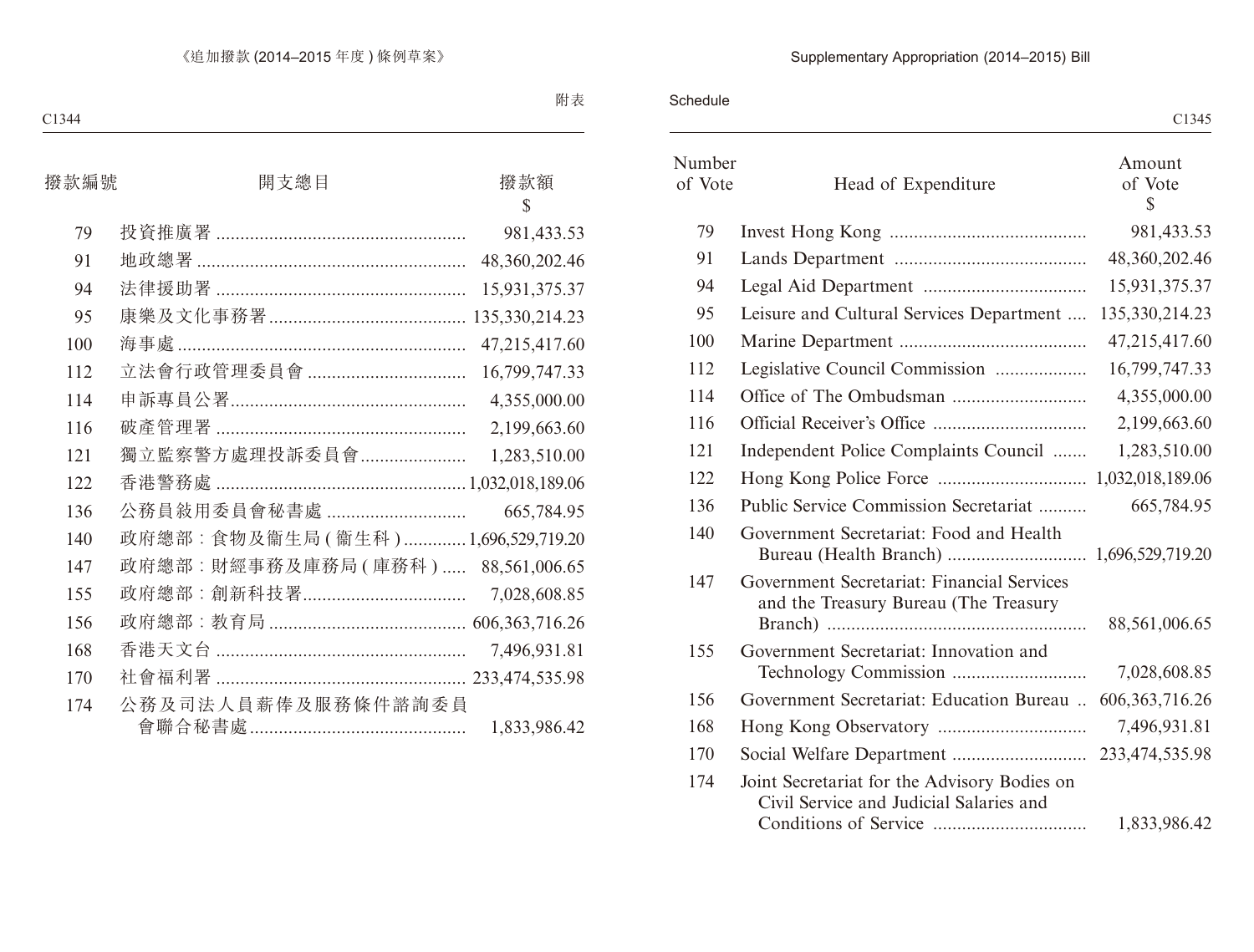## Supplementary Appropriation (2014–2015) Bill

|  |                     |  | C1347             |
|--|---------------------|--|-------------------|
|  | Head of Expenditure |  | Amount<br>of Vote |
|  |                     |  |                   |
|  |                     |  | 87,522,331.46     |
|  |                     |  |                   |
|  |                     |  |                   |